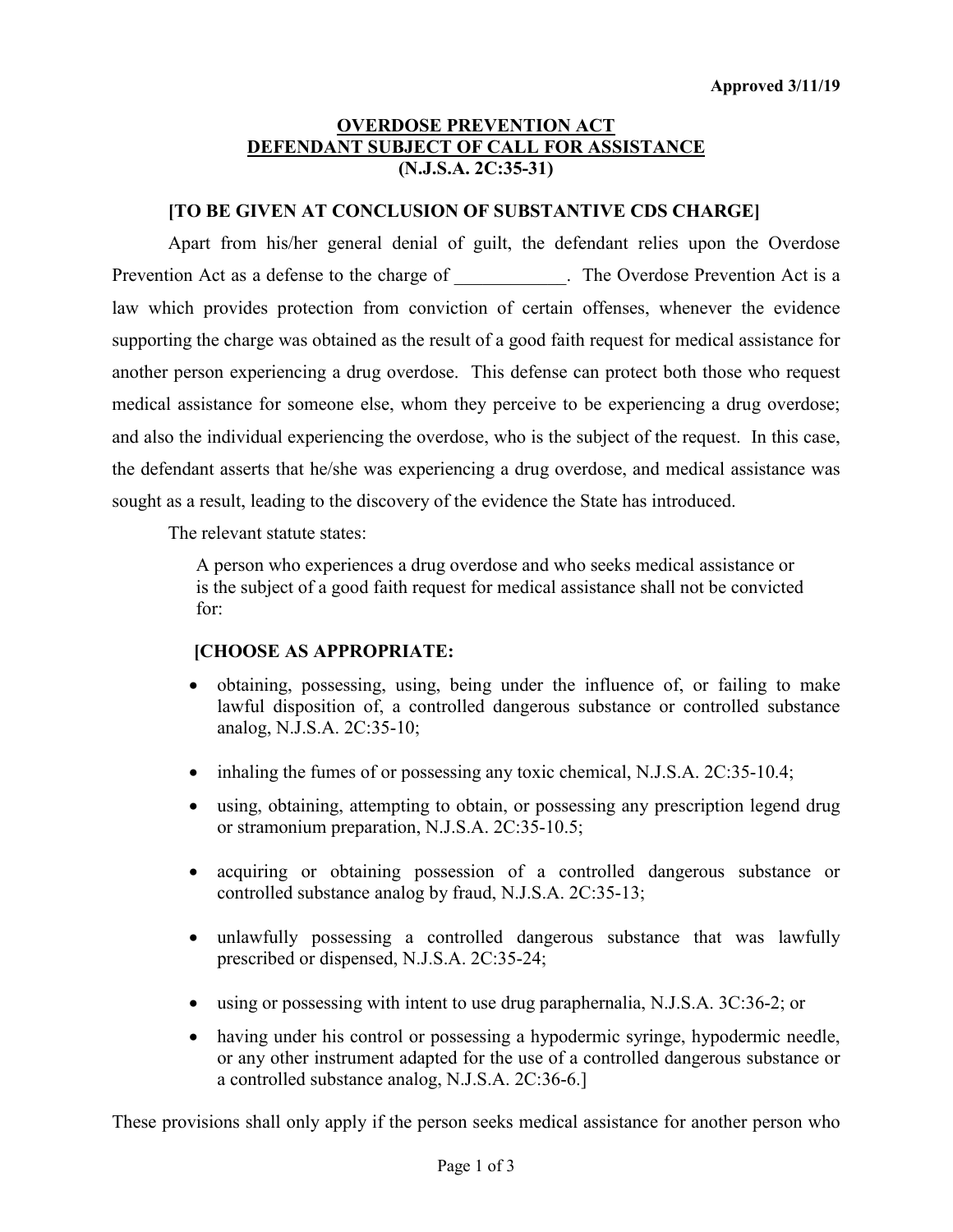## **OVERDOSE PREVENTION ACT DEFENDANT SUBJECT OF CALL FOR ASSISTANCE N.J.S.A. 2C:35-31**

experiences a drug overdose, and the evidence for an arrest, charge, prosecution, or conviction was obtained as the result of the seeking of medical assistance.

In order to establish this defense, the burden is on the defendant to establish that it applies, by a preponderance of the evidence.<sup>[1](#page-1-0)</sup> The term "preponderance of the evidence" means the greater weight of credible evidence in the case. It does not necessarily mean the evidence of the greater number of witnesses, but means that evidence which carries the greater convincing power to your minds.

Therefore, the defendant must establish the following elements of the defense:

- 1. He/She sought medical assistance for himself/herself, or that someone else sought medical assistance for him/her in good faith;
- 2. He/She was experiencing a drug overdose; and
- 3. The evidence the State seeks to use against him/her was obtained as the result of the request for medical assistance.

First, the defendant must establish that he/she sought medical assistance for himself/herself, or that someone else sought medical assistance for him/her in good faith. "Medical assistance" means professional medical services that are provided to a person experiencing a drug overdose by a health care practitioner, acting within the practitioner's scope of professional practice, including professional medical services that are mobilized through telephone contact with the 911 telephone emergency service.<sup>[2](#page-1-1)</sup> "Good faith" means that the call for assistance must not have been an attempt to exploit the protection available under the law, when the person does not genuinely appear to be acutely ill.<sup>[3](#page-1-2)</sup>

Second, the defendant must establish that he/she was experiencing a drug overdose. A drug overdose is an acute condition including, but not limited to, physical illness, coma, mania, hysteria, or death resulting from the consumption or use of a controlled dangerous substance or another substance with which a controlled dangerous substance was combined and that a layperson would reasonably believe to require medical assistance.<sup>[4](#page-1-3)</sup> "Acute" means there must be some degree of severity of the condition.<sup>[5](#page-1-4)</sup> The condition cannot be mild or inconsequential, but

<span id="page-1-0"></span> $\overline{a}$  $\frac{1}{2}$  State v. W.S.B., 453 N.J. Super. 206, 232-33 (App. Div. 2018).

<span id="page-1-1"></span><sup>&</sup>lt;sup>2</sup> N.J.S.A. 24:6J-3.

<span id="page-1-2"></span> $\frac{3}{4}$  State v. W.S.B., 453 N.J. Super. 206, 229 (App. Div. 2018).

<span id="page-1-4"></span><span id="page-1-3"></span><sup>&</sup>lt;sup>4</sup> N.J.S.A. 24:6J-3.

<sup>5</sup> State v. W.S.B., 453 N.J. Super. 206, 227 (App. Div. 2018).